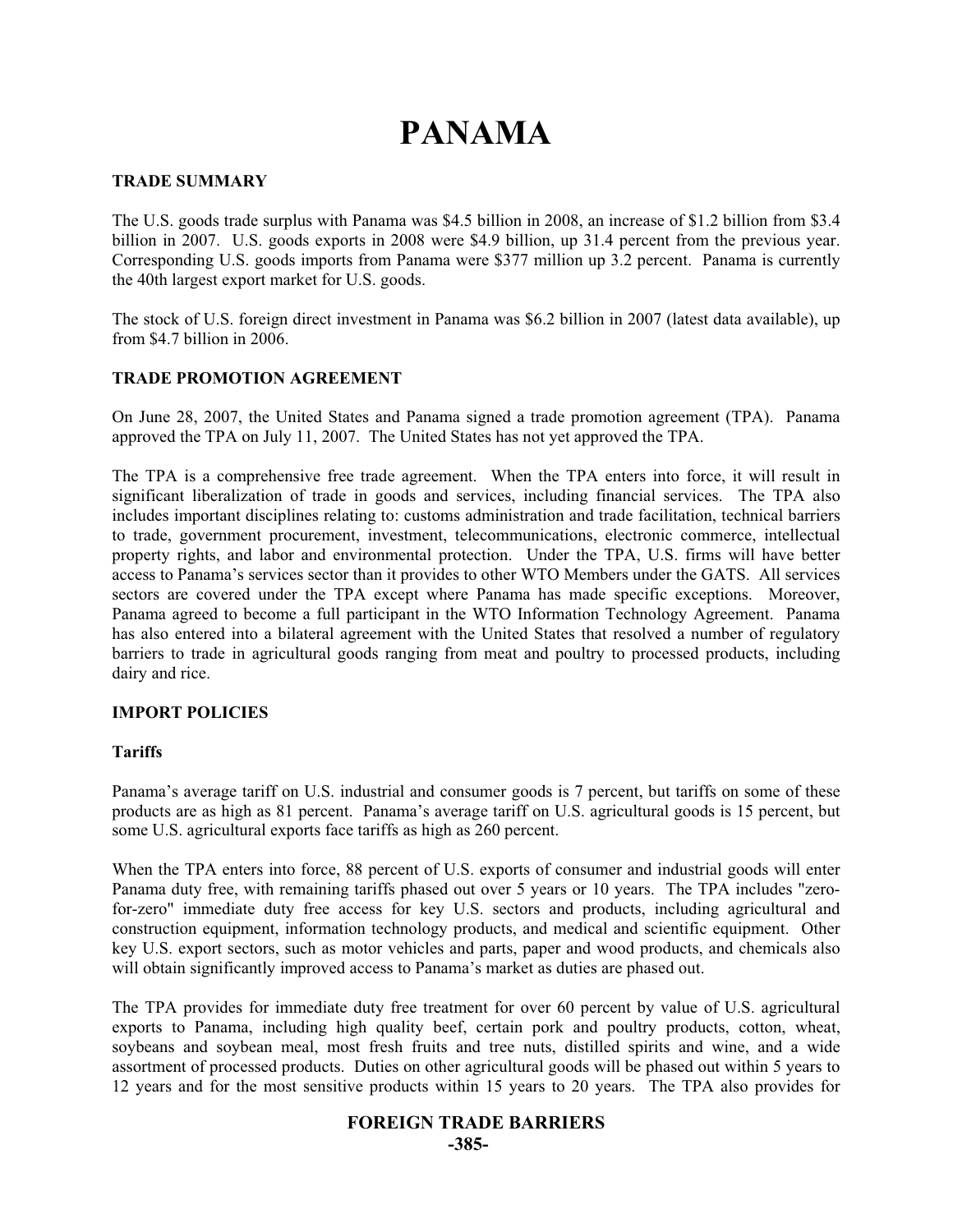expanded market access opportunities through tariff-rate quotas (TRQs) for agricultural products such as pork, chicken leg quarters, dairy products, corn, rice, refined corn oil, dried beans, frozen French fries, and tomato products. These TRQs will permit immediate duty free access for specified quantities that will increase as over-quota duties are phased out over the course of the implementation period.

Apparel products made in Panama will be duty free under the TPA if they use U.S. or Panamanian fabric and yarn. Strong customs cooperation commitments between the United States and Panama under the TPA will allow for verification of claims of origin or preferential treatment, and denial of preferential treatment or entry if claims cannot be verified.

#### **Nontariff Measures**

In addition to tariffs, all imports into Panama are subject to a 5 percent transfer tax levied both on the cost, insurance, and freight value as well as on import duties and other handling charges. Pharmaceuticals, foods, school supplies, goods that will be re-exported and all products related to transactions occurring in any free zone are exempt from the transfer tax. Importing entities are required to hold a commercial or industrial license to operate in Panama in order to import manufactured goods into the country without an import license. The commercial or industrial license may be obtained through Panama's online business registration service (http://www.panamaemprende.gob.pa). Importing entities holding a license are not required to have a separate import license, with the exception of imports of certain controlled products such as weapons, medicine, pharmaceutical products, and certain chemicals.

## **STANDARDS, TESTING, LABELING, AND CERTIFICATION**

Under a far-reaching bilateral agreement on sanitary and phytosanitary (SPS) measures and technical standards signed with the United States in December 2006, Panama recognizes the equivalence of the U.S. meat and poultry inspection systems and the U.S. regulatory system for processed food products, thereby eliminating plant-by-plant and shipment-by-shipment inspection requirements. In addition, Panama provides access for all U.S. beef and beef products (including pet food), and all U.S. poultry and poultry products, consistent with international standards. Panama lifted all import certification and licensing requirements, except those agreed with the United States (specifically, sanitary certificate requirements), and formalized its recognition of the U.S. beef grading system and cuts nomenclature. Additionally, Panamanian authorities must notify U.S. authorities within 24 hours of any detention of a U.S. shipment due to suspected SPS concerns. Finally, Panama now uses an automatic, free, and quick registration process for the small group of agricultural products not exempted from this process.

Labeling and testing requirements are primarily limited to food products. Products that comply with U.S. labeling and marketing requirements are generally accepted for sale in Panama.

## **GOVERNMENT PROCUREMENT**

Panama has a streamlined and modernized government procurement contracting system, which includes, among other things, an Internet-based procurement system (http://www.panamacompra.gob.pa), required publication of all proposed government purchases on the Internet, the evaluation of proposals and monitoring of the procurement process, and advance public notice of intended procurement. Panama has an administrative court to handle all public contracting disputes. The rulings of this administrative court are subject to review by Panama's Supreme Court. The Panamanian government has generally handled bids in a transparent manner, although occasionally U.S. companies have complained that certain required procedures have not been followed.

# **FOREIGN TRADE BARRIERS -386-**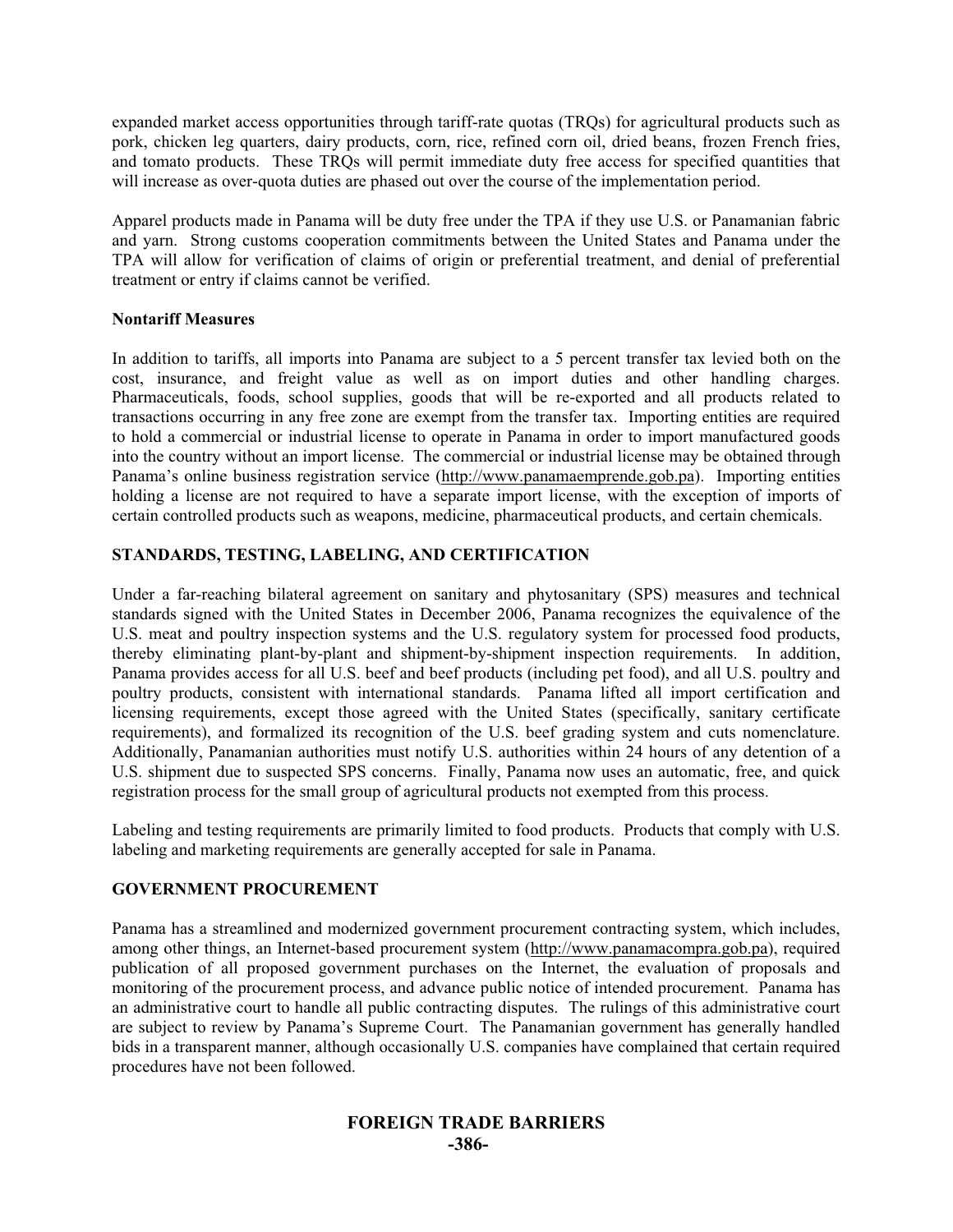When it enters into force, the TPA will require Panama's procuring entities to use fair and transparent procurement procedures, including advance notice of purchases and timely and effective bid review procedures, for procurement covered by the TPA. U.S. suppliers will be permitted to bid on procurement above certain thresholds of most Panamanian government entities, including key ministries and stateowned enterprises, on the same basis as Panamanian suppliers. In particular, U.S. suppliers will be permitted to bid on procurement by the Panama Canal Authority, including for the \$5.25 billion Panama Canal expansion project. The anticorruption provisions in the TPA require Panama to ensure under its domestic law that bribery in matters affecting trade and investment, including in government procurement, is treated as a criminal offense or is subject to comparable penalties.

#### **EXPORT SUBSIDIES**

Any company may import raw materials or semi-processed goods into Panama at a duty of 3 percent for domestic consumption or processing (pending certification that there is no national production) or duty free for export production, except for sensitive agricultural products, such as rice, dairy, pork, corn, and tomato products. Companies are allowed a tax deduction of up to 100 percent of their profits from export operations through 2010.

In the context of its WTO accession, Panama revised its export subsidy policies in 1997-98. The government originally had stated its intention to phase out its Tax Credit Certificates (CAT) program, which provides tax credits to firms producing certain nontraditional agricultural exports, by the end of 2001. However, during the WTO Doha Ministerial Conference in November 2001, the government of Panama asked for and received an extension of the waiver permitting the use of CATs. The WTO subsequently extended this waiver through 2009. Under the program, exporters receive CATs equal to 10 percent of the goods' national value added for exports made in 2008 and 5 percent of the good's national value added for exports made in 2009. The certificates are transferable and may be used to pay tax obligations to the government, or they can be sold in secondary markets at a discount. The government has, however, become stricter in defining national value added, in an attempt to reduce the amount of credit claimed by exporters.

In addition, a number of export industries, such as shrimp farming and tourism, are exempt from paying certain types of taxes and import duties. The government of Panama established this policy to attract foreign investment, especially in economically depressed regions, such as the city of Colon. Companies that benefit from these exemptions are not eligible to receive CATs for their exports.

#### **Other Export-Related Items**

Companies operating in any of Panama's 15 export processing zones (EPZs) may import inputs duty free, if products assembled in the zones are to be exported. The government also provides other tax incentives to EPZ companies. Under the TPA, Panama may not adopt new duty waivers or expand existing duty waivers conditioned on the fulfillment of a performance requirement  $(e.g., the export of a given level or$ waivers conditioned on the fulfillment of a performance requirement (*e.g.*, the export of a given level or percentage of goods or the use of domestic content in the production of goods). Under the TPA, Panama is permitted to maintain existing measures that are inconsistent with this obligation through 2009, provided that it maintains the measures in accordance with its obligations under the WTO Agreement on Subsidies and Countervailing Measures.

## **INTELLECTUAL PROPERTY RIGHTS (IPR) PROTECTION**

An interagency committee that consists of representatives from six government agencies and operates under the leadership of the Ministry of Commerce and Industry is responsible for Panama's intellectual

## **FOREIGN TRADE BARRIERS -387-**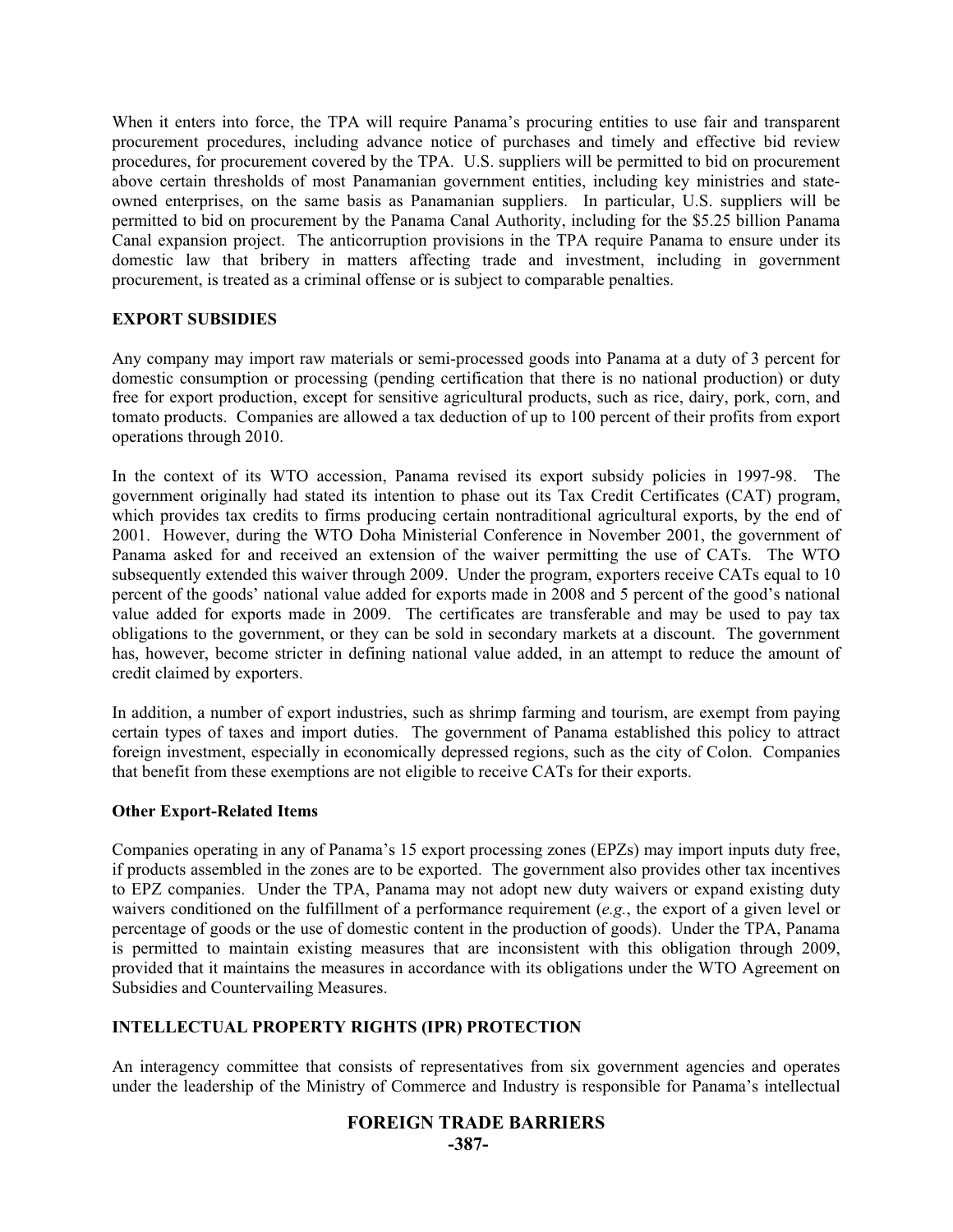property law and policy. The Committee coordinates enforcement actions and develops strategies to improve compliance with the law. The creation of a specialized prosecutor for intellectual propertyrelated cases has strengthened the protection and enforcement of IPR in Panama. However, given Panama's role as a transshipment point, U.S. industry remains concerned that Panama will become susceptible to trading in pirated and counterfeit goods.

The TPA provides for improved standards for the protection and enforcement of a broad range of IPR, which are consistent with U.S. and international standards, as well as with emerging international standards, of protection and enforcement of IPR. Such improvements include state-of-the-art protections for patents, trademarks, test data, and digital copyrighted products such as software, music, text, and videos; and further deterrence of piracy and counterfeiting.

## **Copyrights**

Although Panama has modernized its copyright protection and has a special Copyright Office with antipiracy enforcement powers, piracy remains a significant problem. Panama has taken police and legal actions that have significantly reduced the rate of DVD piracy. Internet piracy, however, is quickly emerging in Panama. Films in theatrical release are often downloaded to DVDs and videos, reproduced on optical discs, and then distributed by street vendors, all without the permission of right holders.

Under TPA, Panama must: (i) provide copyright protection for the life of the author plus 70 years (where the term of protection is measured by a person's life) or 70 years (where the term of protection is not measured by a person's life, *i.e.*, for corporate works); (ii) require government agencies to use only legitimate computer software; and (iii) protect encrypted program-carrying satellite signals.

## **Patents**

Panama's Industrial Property Law provides a term of 20 years of patent protection from the date of filing. The Industrial Property Law provides specific protection for trade secrets.

Under the TPA, Panama must adjust the patent term for products (other than pharmaceutical products) to compensate for unreasonable delays that occur while granting a patent. For pharmaceutical products, Panama may, but is not required to, adjust the patent term if there is an unreasonable delay in granting a patent or providing marketing approval for a product.

## **Trademarks**

Panama provides trademark protection, which includes a simplified process of trademark registration, and the ability to renew a trademark for 10-year periods. It appears that Panama's trademark law provides *exofficio* authority to government agencies to conduct investigations and to seize materials suspected of being counterfeited. The Trademark Registration Office has undertaken significant modernization, including creating a searchable computerized database of registered trademarks that is open to the public, and providing for online registration.

Under the TPA, Panama must protect trademarks and geographical indications, including by refusing protection or recognition of a geographical indication that is likely to be confusingly similar to a preexisting trademark. Panama must also have a system of registration that provides efficient and transparent procedures governing applications to protect trademarks and geographical indications.

## **FOREIGN TRADE BARRIERS -388-**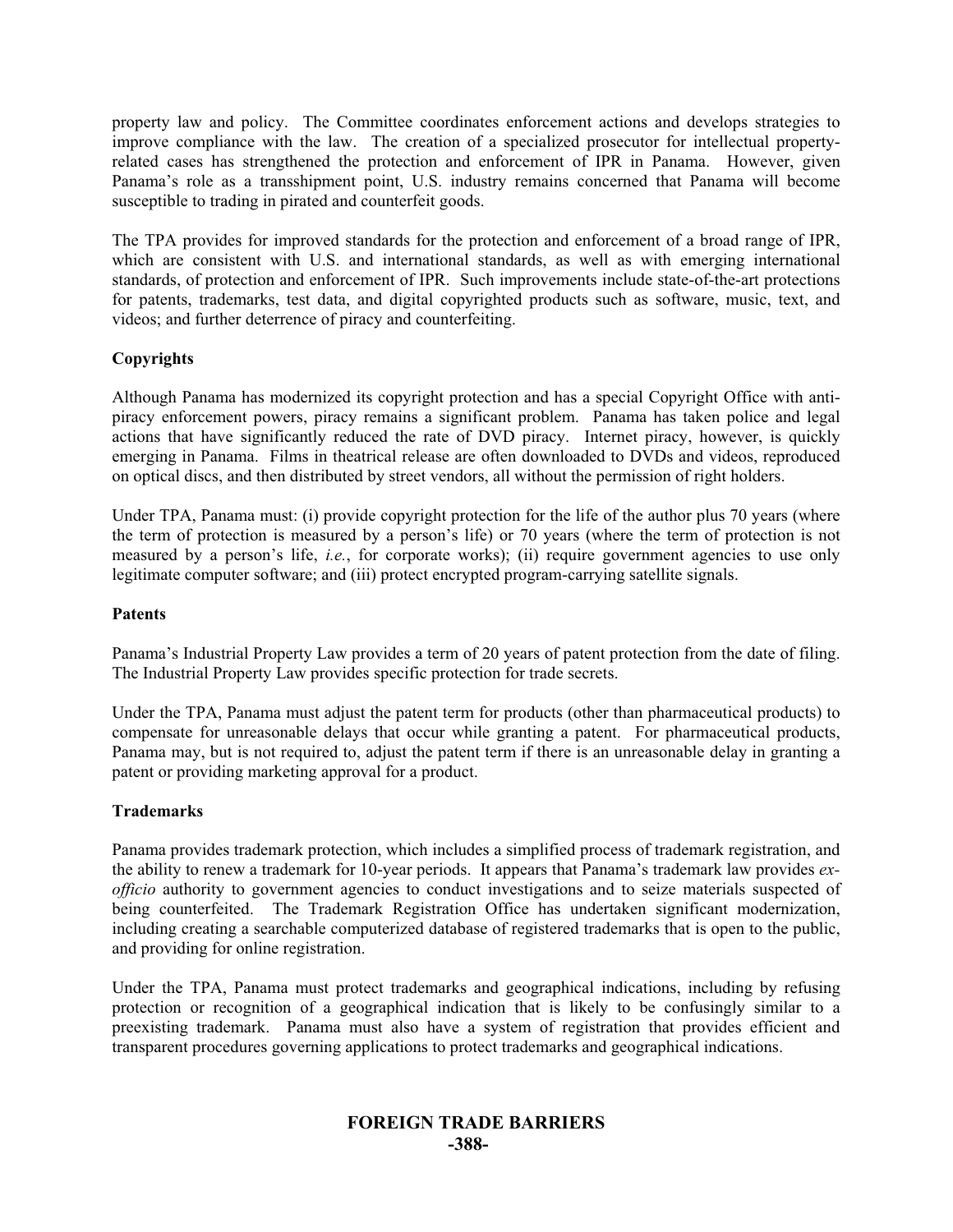#### **SERVICES BARRIERS**

Services represent approximately 80 percent of Panama's gross domestic product. In general, Panama maintains an open regulatory environment for services.

Under the TPA, Panama will accord U.S. services suppliers substantial access to its services market, including financial services. Panama agreed to provide improved access in sectors like express delivery and to grant new access in certain professional services that previously had been reserved exclusively to Panamanian nationals. Panama also agreed that portfolio managers in the United States would be able to provide portfolio management services to both mutual funds and pension funds in Panama. Under the TPA, U.S. insurance suppliers will be permitted to operate as a branch or a subsidiary.

## **INVESTMENT BARRIERS**

Panama maintains an open investment regime and is generally receptive to foreign investment.

Under the current administration, the Panamanian government has generally been more responsive to concerns raised by U.S. investors on matters such as changes to the terms of concession contracts. Nevertheless, the government is not uniformly responsive to investor concerns.

Less than one-third of real property in Panama is titled and most of the titled property is in Panama City. If property does not have title, a person may have a legal "right of possession" that is certified by a local official. A right of possession allows a person to occupy and eventually obtain title to the property through a judicial process. Due to the obstacles in securing clear title of property and the often local and non-uniform nature of the adjudication of rights of possession, Panamanian and foreign investors are vulnerable to claims against and loss of their purchased right of possession and title to property.

The United States - Panama Bilateral Investment Treaty (BIT) entered into force in 1991 (with additional amendments in 2001). The BIT ensures that, with some exceptions, U.S. investors receive fair, equitable, and nondiscriminatory treatment and that both Parties abide by international law standards, such as for expropriation and compensation and free transfers. Under the TPA, the BIT would be suspended after a period of 10 years. Investors will continue to have important investment rights and protections under the investment provisions of the TPA.

Under TPA, U.S. investors operating in Panama will have a more secure and predictable legal framework.. Under the TPA, all forms of investment will be protected, including enterprises, debt, concessions, contracts, and intellectual property. U.S. investors will enjoy, in almost all circumstances, the right to establish, acquire, and operate investments in Panama on an equal footing with local investors. Among the rights that will be afforded to U.S. investors are due process protections and the right to receive fair market value for property in the event of an expropriation. Investor rights will be protected under the TPA by an impartial procedure for dispute settlement that is fully transparent and open to the public. In particular, Panama agreed to eliminate certain measures that restrict investment in retail trade to Panamanian nationals (specifically allowing U.S. companies to engage in the retail sale of goods and services; full access to investments in the retail sector will be permitted after 2010 if the investment is at least \$3 million).

## **ELECTRONIC COMMERCE**

Under the TPA, Panama will be obligated to provide nondiscriminatory treatment of digital products transmitted electronically and not to impose customs duties, fees or other charges on digital products

# **FOREIGN TRADE BARRIERS -389-**